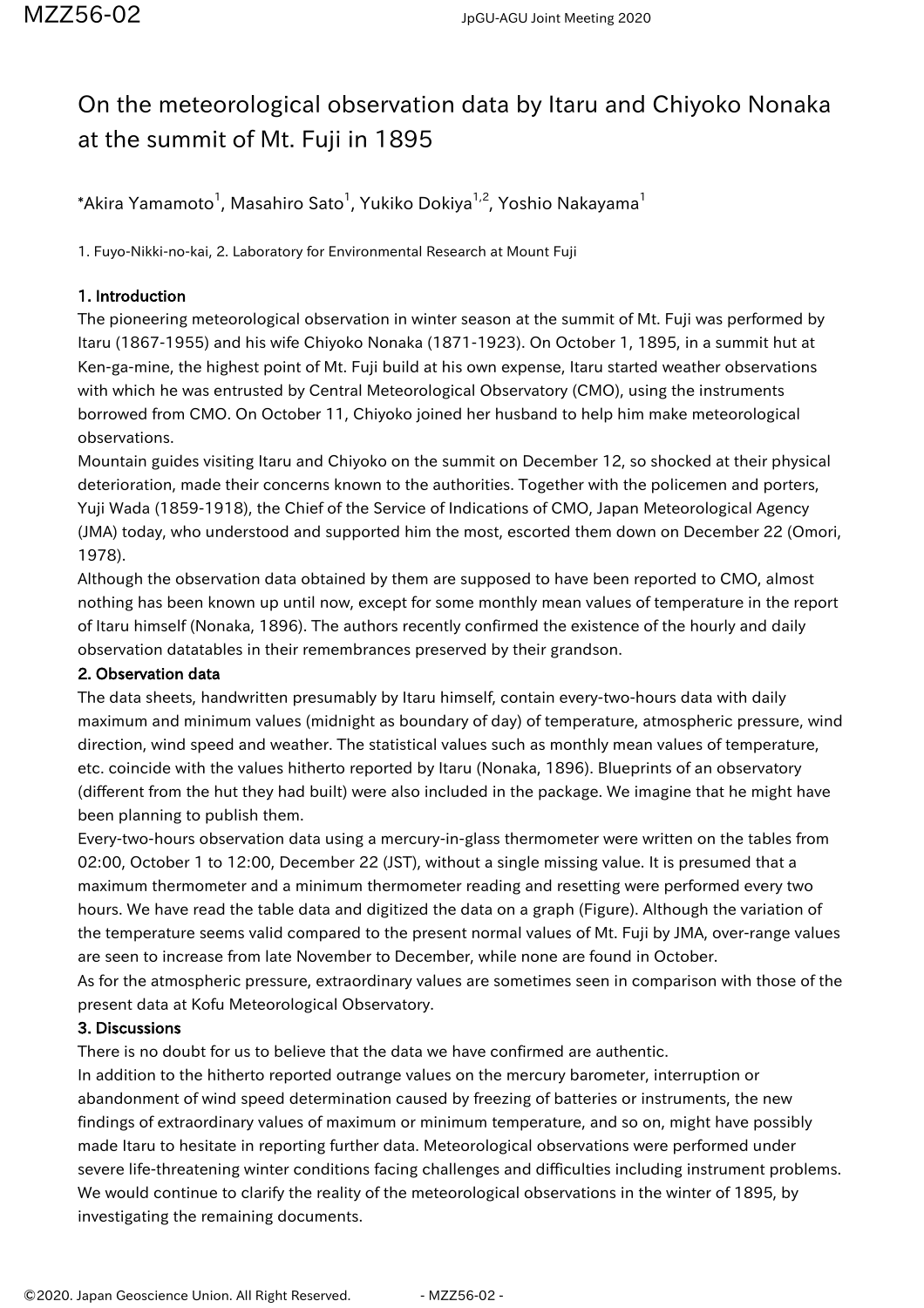Scanned images of the data tables are open to the public on our website "Nonaka Itaru & Chiyoko Museum" (URL: nonaka-archives.jimdofree.com, operated by nonprofit organization Mount Fuji Research Station (MFRS). In addition to the observation data, historical photos from Nonaka family and a timeline of Nonaka's life and related events are going to be gradually released on the website.

Acknowledgements: The authors would like to express their hearty gratitude to Mr. Masaru Nonaka and other Nonaka family members for allowing us to make copies of the precious mementos. The activities of "Fuyo-Nikki-no-kai" (a voluntary group interested in the history of meteorological observations at Mt. Fuji) is supported by nonprofit organization MFRS.

"Fuyo-Nikki" (it means "Diary of lotus") is the title of a memoir at the summit of Mt. Fuji written by Chiyoko Nonaka published in 1896. "Fuyo-hou" is known as a graceful byname of Mt. Fuji.

### Reference

Hisao Omori,1978: Shinsen Fukkoku Nippon no Sangaku Meicho; Kaidai (in Japanese) ,Taishukan. Itaru Nonaka,1896: Fuji-san Kisho Kansoku Hobun (in Japanese), Chigaku Zasshi.

Figure: Atmospheric Temperature at the summit of Mt. Fuji. Every two hours data (Oct.1 –Dec. 22, 1895: solid line) and the normal daily maximum and minimum values at Mt. Fuji (JMA) (1981-2010: dotted lines).

Keywords: History of Meteorology, Summit of Mt. Fuji, Itaru Nonaka, Chiyoko Nonaka, Observation of mountain meteorology